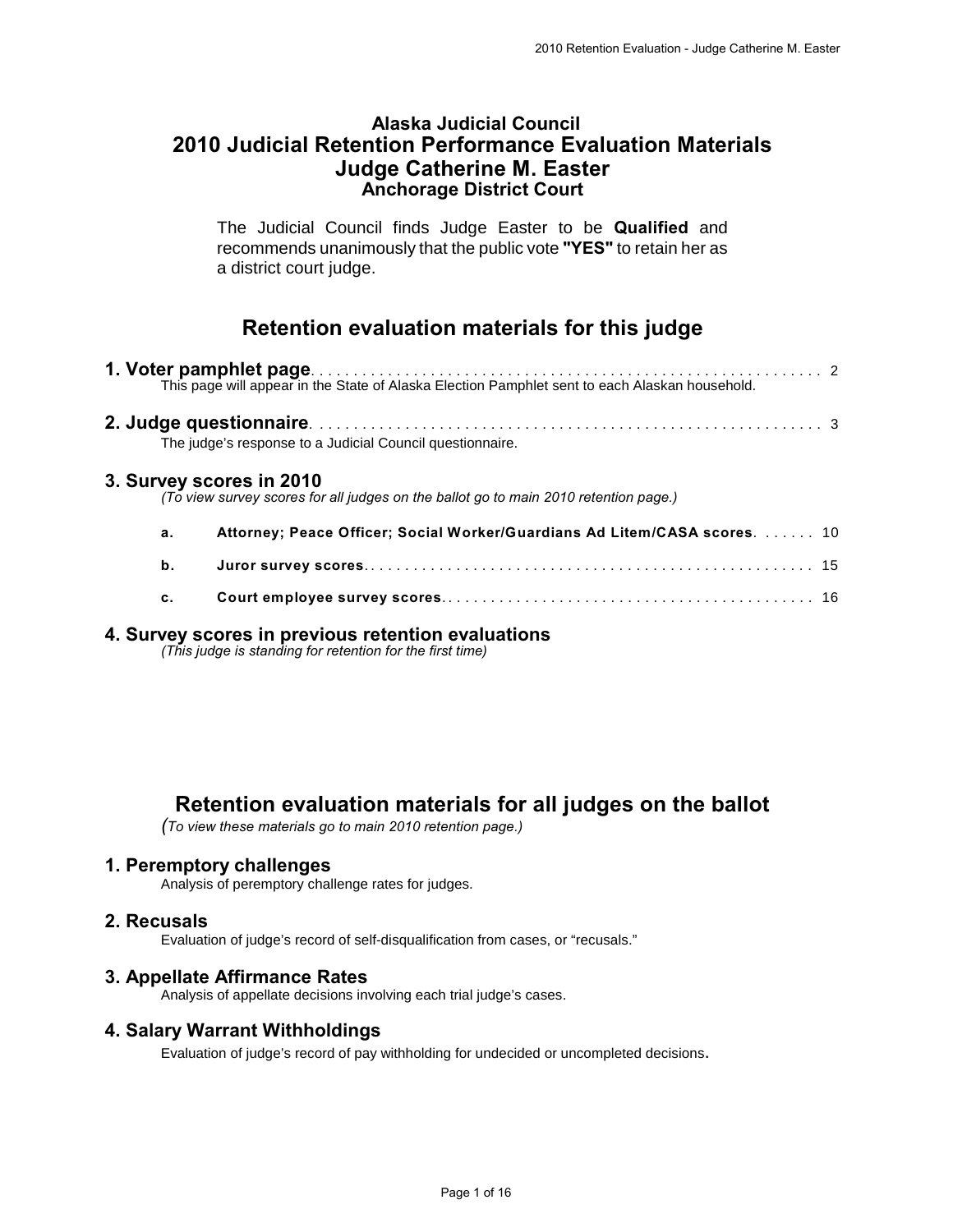# Alaska Judicial Council Recommendation Judge Catherine M. Easter, District Court, Anchorage

#### **Judicial Council Recommendation 2010**

The Alaska Judicial Council is a non-partisan citizens' commission established by the Alaska constitution. Alaskan law requires the Council to evaluate judges' performance and authorizes the Council to recommend to voters whether judges should be retained in office. The Judicial Council reviews judges' integrity, diligence, legal ability, fairness, demeanor, ability to manage their caseloads, and overall performance of their judicial responsibilities in and out of the courtroom. The Judicial Council finds Judge Easter to be *Qualified* and recommends unanimously that the public vote **"YES"** to retain her as a district court judge.

#### **Judicial Council Evaluation**

The Judicial Council surveyed thousands of Alaskans including peace and probation officers, court employees, attorneys, jurors, social workers/guardians ad litem, and child advocates about the judges on the ballot. Respondents were asked to rate judicial performance and to submit comments. The Council also reviewed the ratings and observations of the Alaska Judicial Observers, independent community-based volunteers. The Council reviewed the judge's peremptory challenge, recusals, and appellate affirmance and reversal rates; any civil or criminal litigation involving the judge; APOC and court system conflict-of-interest statements; any disciplinary files involving the judge; and whether a judge's pay was withheld for an untimely decision. The Council reviewed other court records and investigated judicial conduct in specific cases. The Council interviewed some judges, attorneys, and court staff, and held a statewide public hearing to obtain comments about judges.

|                  | <b>Attorney</b><br><b>Survey</b> | Peace<br><b>Officer</b><br><b>Survey</b> | Juror<br><b>Survey</b> | Court<br><b>Employee</b><br><b>Survey</b> | <b>Social Workers</b><br>Guardians ad Litem<br><b>CASAs</b> |
|------------------|----------------------------------|------------------------------------------|------------------------|-------------------------------------------|-------------------------------------------------------------|
| Legal Ability    | 4.5                              | ---                                      |                        |                                           | ---                                                         |
| Impartiality     | 4.6                              | 4.5                                      | 4.9                    | 4.6                                       | ---                                                         |
| Integrity        | 4.7                              | 4.5                                      | ---                    | 4.6                                       | ---                                                         |
| Temperament      | 4.7                              | 4.6                                      | 4.9                    | 4.7                                       | ---                                                         |
| <b>Diligence</b> | 4.6                              | 4.6                                      | ---                    | 4.6                                       | ---                                                         |
| Overall          | 4.6                              | 4.6                                      | 4.9                    | 4.6                                       | ---                                                         |



 **2.0 = Deficient 1.0 = Poor** 

#### **Summary of Survey Information**

Survey respondents rated Judge Easter on the categories summarized in the table above, using 5 as the highest rating possible. The attorney rating for Judge Easter on overall performance was 4.6. Peace and probation officers gave Judge Easter a rating of 4.6. Jurors rated her 4.9 overall, and court employees gave her 4.6. No social workers, guardians ad litem or CASA volunteers rated Judge Easter. The Alaska Judicial Observers rated her 3.62.

# **Recommendation: Vote "YES" to retain Judge Catherine M. Easter**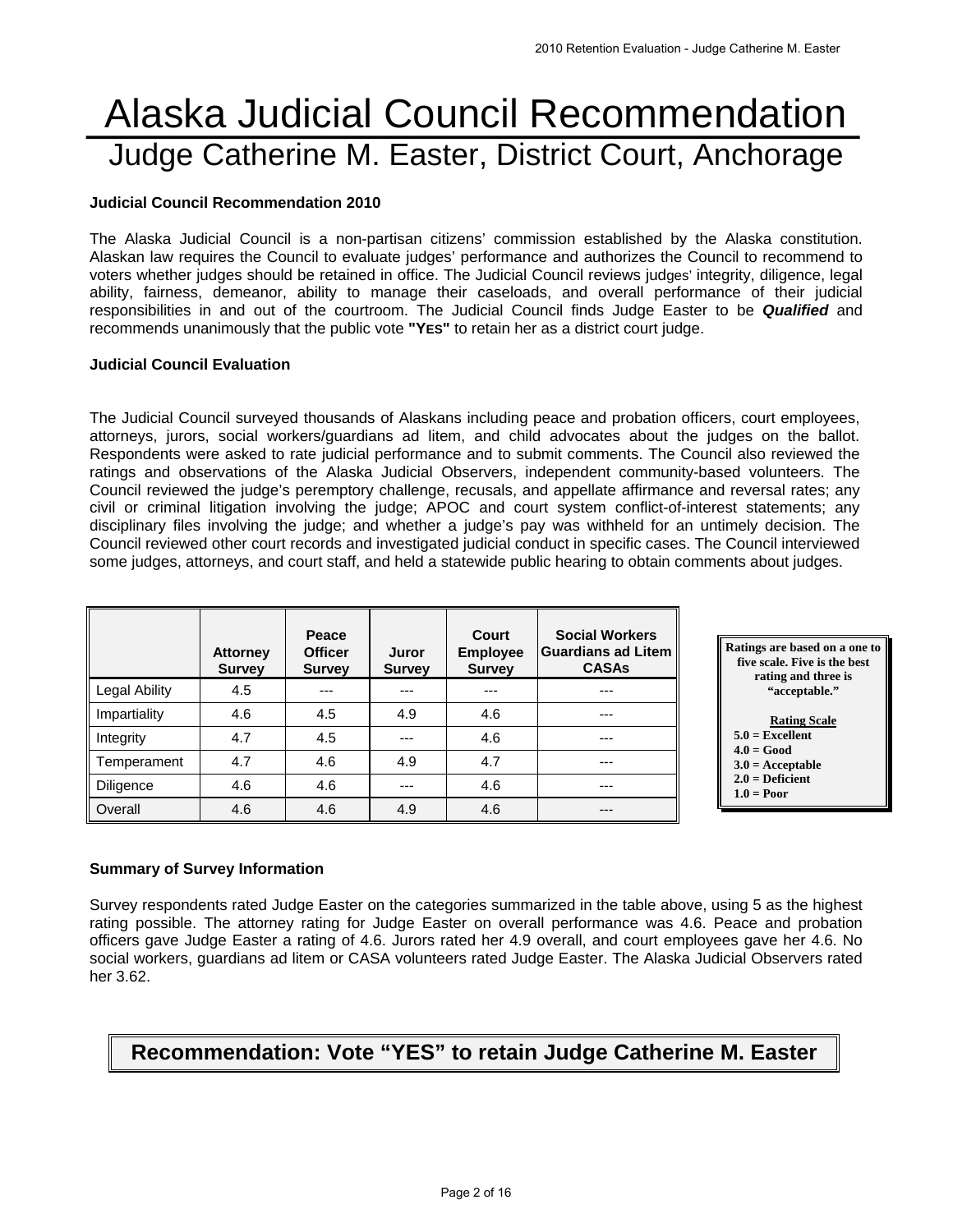**RECEIVED** 

NOV 30 2009

**ALASKA JUDICIAL COUNCIL** 

# **Alaska Judicial Council** Questionnaire

# **Trial Judge** 2010 Candidates for Judicial Retention

#### **October 23, 2010**

CATHERINE M. EASTER ANCHORAGE DISTRICT COURT Court Name

1. Please estimate your workload during your present term.

> $30\%$  civil cases  $\frac{9}{40}$  # of jury trials/year<br> $\frac{40}{40}$  # of non-jury trials/year  $b)$  $a)$ 70 % criminal cases # of administrative appeals/year % court administrative work 100 % Total

Please describe your participation on court/bar committees or other administrative activities  $2.$ during your current term of office.

I am on the Steering Committee for Success Inside and Out, a program designed to aid re-entry for women inmates nearing their release date. I am a member of the Court System Committee No Dark Courtroom whose goal is to improve court efficiency and public service. I have instituted a Bench/Bar program in District Court in order to improve communication and public service with the major participants.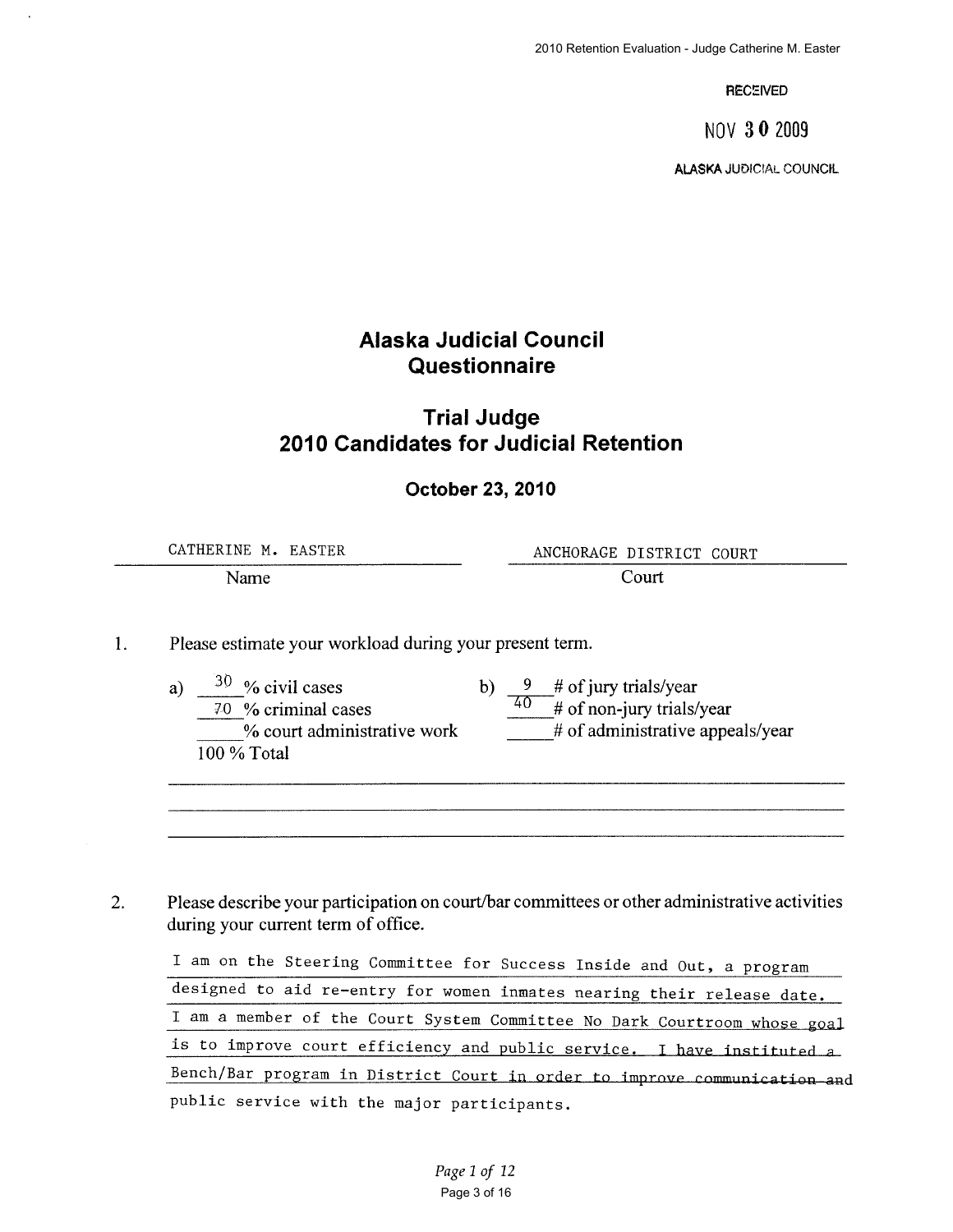$3<sub>1</sub>$ Please assess, in one or two paragraphs, your judicial performance during your present term. Appropriate areas of comment could include: satisfaction with your judicial role, specific contributions to the judiciary or the field of law, increases in legal knowledge and judicial skills, or other measures of judicial abilities that you believe to be important.

I enjoy being a judge very much and I believe that enjoyment shows itself

on the bench. I try to be patient and listen to all who come before me

despite how upset or sometimes rude they may be.

I have become a part of the CRP Court team which deals with mentally ill

defendants charged with misdemeanor offenses. This requires me to attend

monthly court team meetings, as well as numerous training seminars. I attended the two-week general jurisdiction course at the Judicial College which I found to be very useful and enlightening. It was also encouraging

in that I determined much of what I had been doing on the bench for the

past year was what was expected and required of a judge.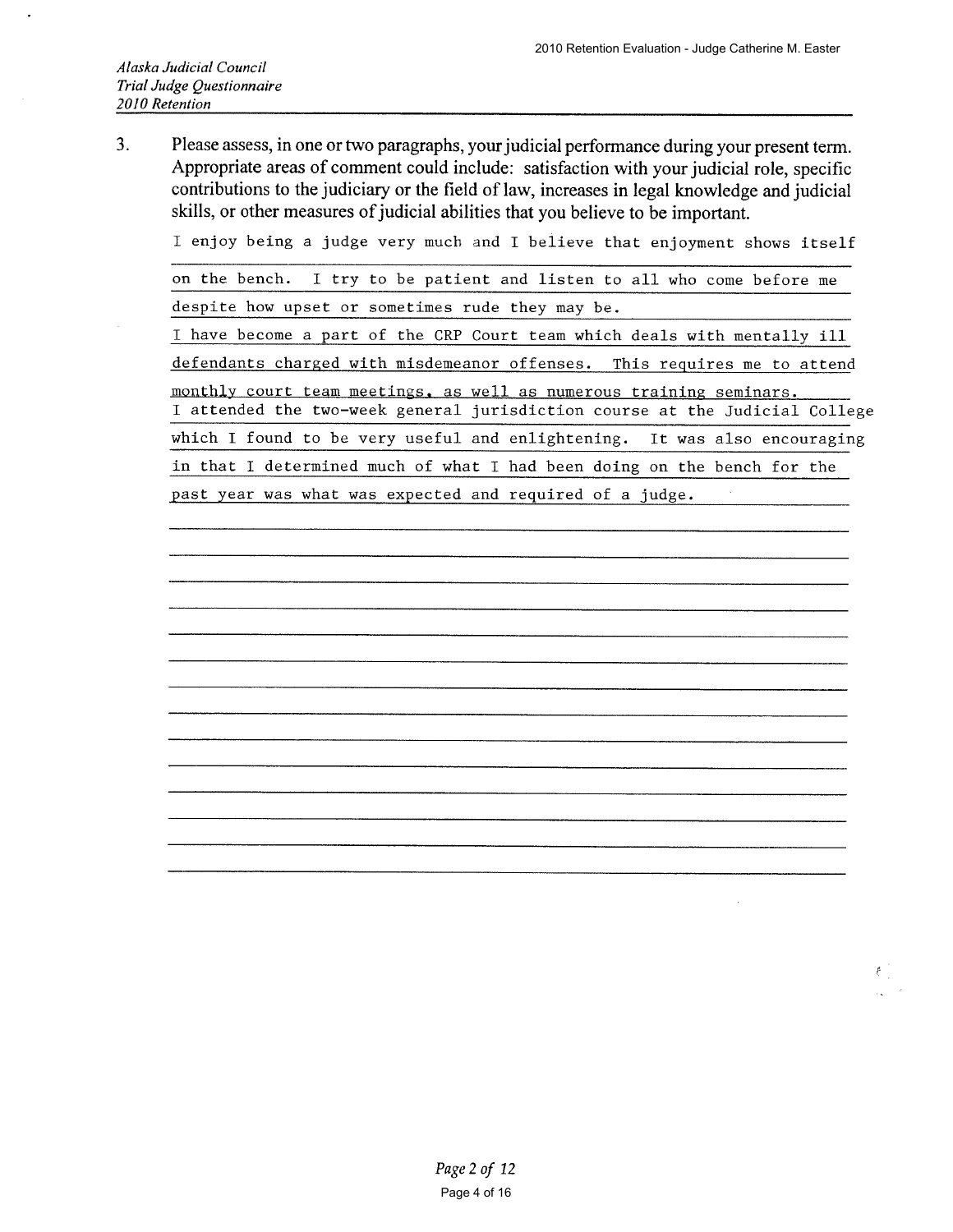- $\overline{4}$ . During your most recent term as a judge, have you:
	- a) had a tax lien filed or other collection procedure instituted against you by federal, state,  $Yes$   $No$   $X$ . or local authorities?
	- b) been involved in a non-judicial capacity in any legal proceeding whether as a party or  $Yes$   $No$   $X$ . otherwise?

c) engaged in the practice of law (other than as a judge)?  $Yes$   $No$  x.

d) held office in any political party?  $Yes$   $No$   $X$ .

e) held any other local state or federal office?  $Yes$  No X.

- f) had any complaints, charges or grievances filed against you with the Alaska Commission on Judicial Conduct, the Alaska Bar Association, or with the Alaska Court System that resulted in public proceedings or sanctions?  $Yes \_\_\_\_$  No  $\_\_\_$ .
- 5. If your answer to any of the questions above is "yes," please give full details, including dates, facts, case numbers and outcomes.

n/a

6. Please provide any other information which you believe would assist the Council in conducting its evaluations and in preparing its recommendations for the 2010 retention elections.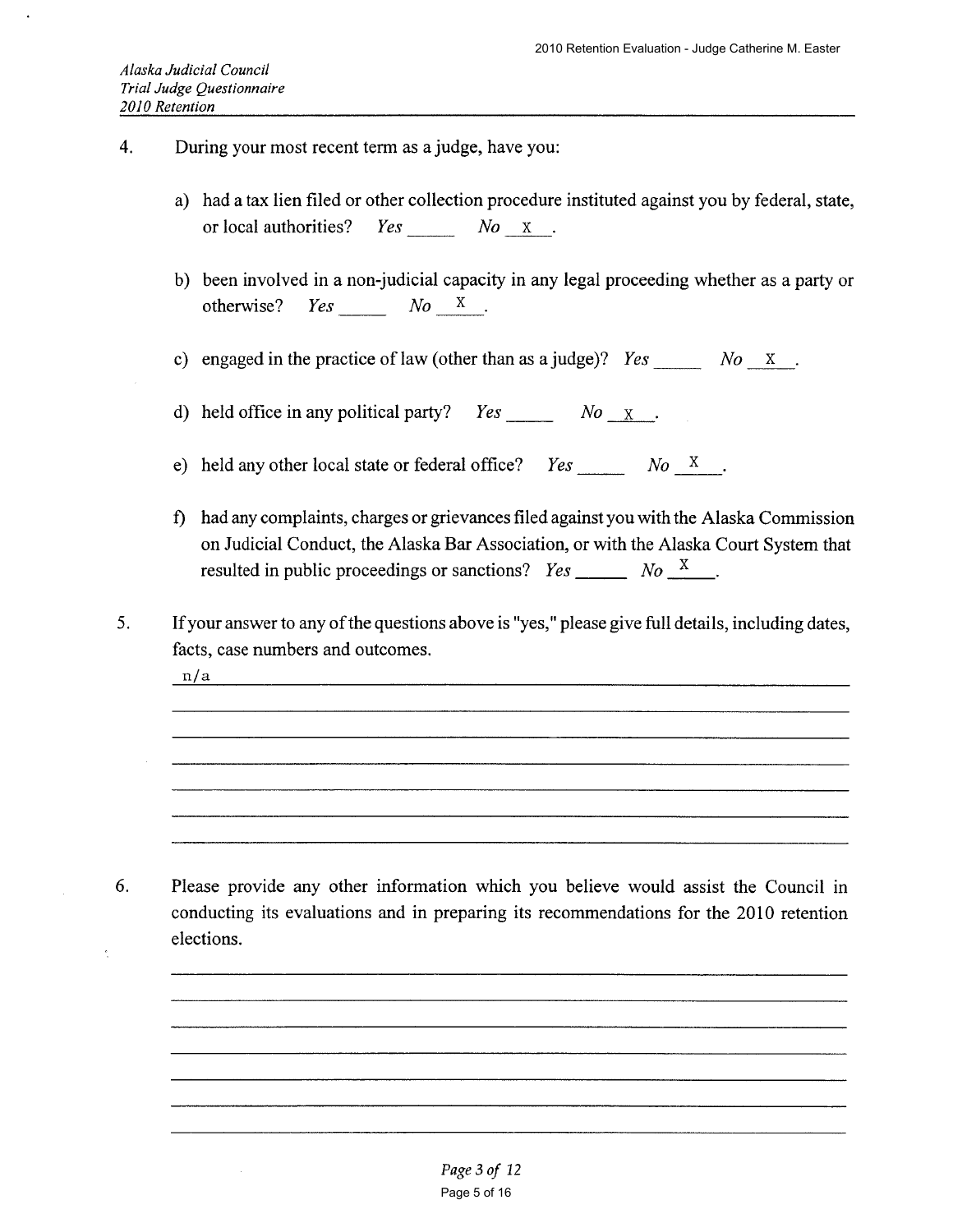Please list your three most recent jury trials including case names and numbers. Please list 7. the names, current addresses, including zip codes and suite numbers where applicable, and phone numbers of each attorney involved in these trials. (Attach additional pages if necessary.)

| Case<br>Name: Candace West                                | Case Number:                        | 3AN-08-09489 CL.                                     |
|-----------------------------------------------------------|-------------------------------------|------------------------------------------------------|
| v.Mary Kay Hefty                                          |                                     |                                                      |
| Jeff Barber<br>Name:                                      | <b>Attorneys Involved:</b><br>Name: | Laura Eakes                                          |
| Suite 103<br>Address: 821 N Street                        | Address:                            | 329 F Street<br>Suite 200                            |
| City, State, Zip: Anchorage AK 99501                      | City, State, Zip:                   | Anchorage<br>AK 99501                                |
| Name:                                                     | Name:                               |                                                      |
| Address:                                                  | Address:                            |                                                      |
| City, State, Zip:                                         | City, State, Zip:                   |                                                      |
|                                                           | <b>Case Number 2</b>                |                                                      |
| Case<br>State of Alaska<br>Name:                          | Case Number:                        | 3AN-08-12604 Cr.                                     |
| Peter Sooalo<br>ν.                                        |                                     |                                                      |
|                                                           | <b>Attorneys Involved:</b>          |                                                      |
| Name: Talitha Henry<br>Address: 310 K Street<br>Suite 520 | Name:                               | Kelly McHugh                                         |
| City, State, Zip: Anchorage AK 99501                      | Address:                            | 900 W. 5th Ave<br>Suite 200<br>Anchorage<br>AK 99501 |
|                                                           | City, State, Zip:                   |                                                      |
| Name:                                                     | Name:                               | Paul Malin                                           |
| Address:                                                  | Address:                            | 900 W 5th Ave<br>Suite 200                           |
| City, State, Zip:                                         | City, State, Zip:                   | Anchorage AK 99501                                   |
|                                                           | <b>Case Number 3</b>                |                                                      |
| Case<br>Municipality of Anchorage<br>Name:                | Case Number:                        | 3AN-08-13983 Cr.                                     |
| Troy James Williams<br>ν.                                 |                                     |                                                      |
| Seneca Theno<br>Name:                                     | <b>Attorneys Involved:</b><br>Name: | Michael Graper                                       |
| Address:<br>632 W 6th Ave                                 | Suite 210                           | Address: 737 M Street                                |
| City, State, Zip:<br>Anchorage AK 99501                   |                                     | City, State, Zip: Anchorage AK 99501                 |
| Name:                                                     |                                     |                                                      |
| Address:                                                  |                                     |                                                      |
| City, State, Zip:                                         |                                     | City, State, Zip:                                    |

# **Case Number 1**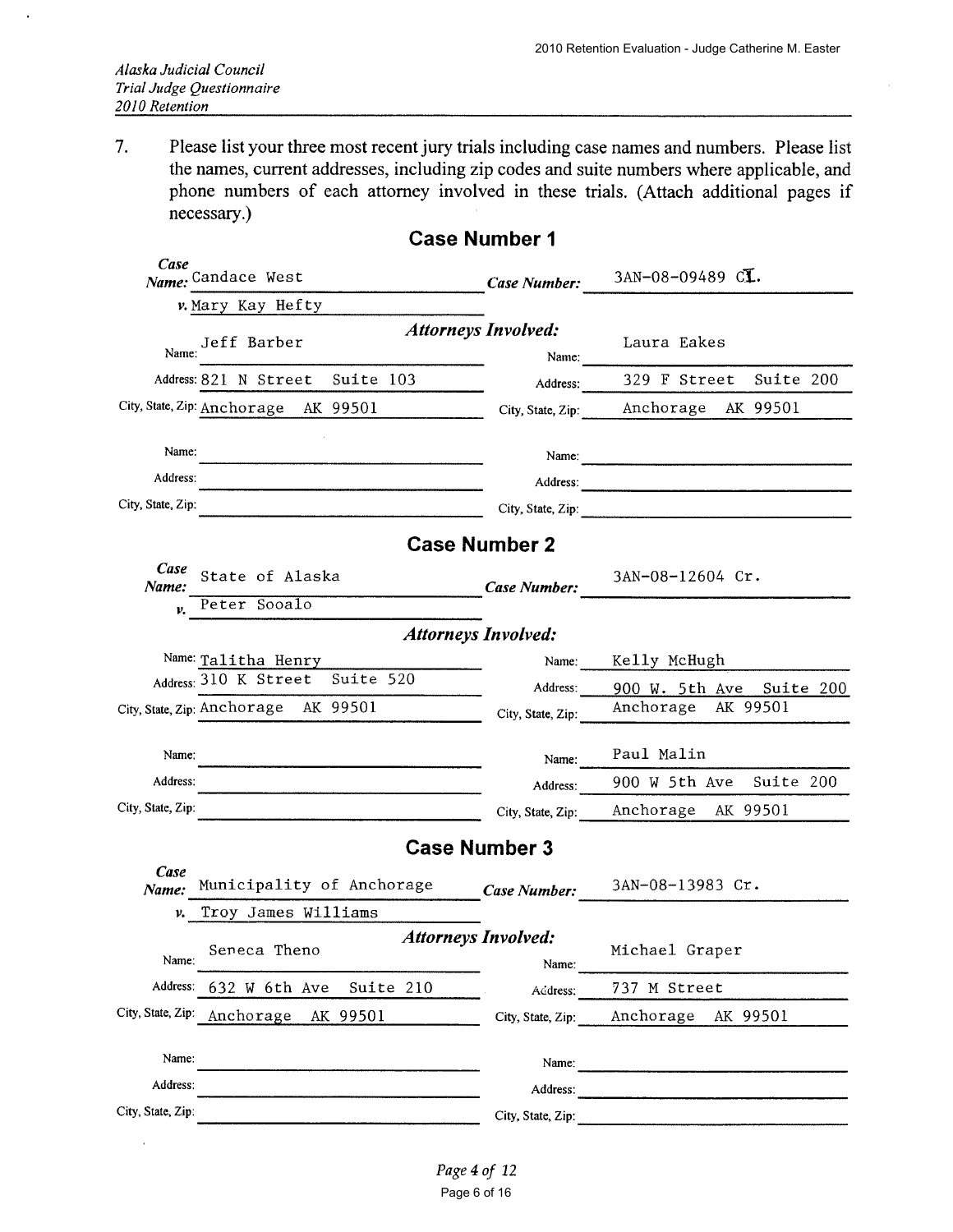8. Please list your three most recent non-jury trials including case names and numbers. Please list the names, current addresses, including zip codes and suite numbers where applicable, and phone numbers of each attorney involved in your three most recent non-jury trials. (Attach additional pages if necessary.)

| Case<br>Name:     | Foxwood '83 Condominium                                                            |                   | Case Number: 3AN-08-11981 Ci.                                                                                                                                                                                                  |
|-------------------|------------------------------------------------------------------------------------|-------------------|--------------------------------------------------------------------------------------------------------------------------------------------------------------------------------------------------------------------------------|
|                   | v. Henry E. Graper, III                                                            |                   |                                                                                                                                                                                                                                |
|                   | <b>Attorneys Involved:</b>                                                         |                   |                                                                                                                                                                                                                                |
|                   | Name: Ryan Roley                                                                   |                   | Name: Henry E. Graper, III                                                                                                                                                                                                     |
|                   | Address: 8409 Mentra Street                                                        | Address:          | 737 M Street                                                                                                                                                                                                                   |
|                   | City, State, Zip: Anchorage AK 99518                                               | City, State, Zip: | Anchorage AK 99501                                                                                                                                                                                                             |
| Name:             |                                                                                    |                   | Name:                                                                                                                                                                                                                          |
| Address:          |                                                                                    |                   | Address: 2008 Communication of the Second Second Second Second Second Second Second Second Second Second Second Second Second Second Second Second Second Second Second Second Second Second Second Second Second Second Secon |
| City, State, Zip: |                                                                                    |                   | City, State, Zip:                                                                                                                                                                                                              |
|                   | <b>Case Number 2</b>                                                               |                   |                                                                                                                                                                                                                                |
| Case              |                                                                                    |                   |                                                                                                                                                                                                                                |
| v.                | Name: Emily Roberts & Freeman Robert Case Number: 3AN-08-06540 Ci.<br>Alecia Doupe |                   |                                                                                                                                                                                                                                |
|                   | <b>Attorneys Involved:</b>                                                         |                   |                                                                                                                                                                                                                                |
|                   | Name: Jerald Reichlin                                                              | Name:             | Bryon Collins                                                                                                                                                                                                                  |
|                   | Address: 101 W. Benson Blvd Suite 304                                              | Address:          | 310 K Street Suite 200                                                                                                                                                                                                         |
|                   | City, State, Zip: Anchorage AK 99503                                               |                   | City, State, Zip: Anchorage AK 99501                                                                                                                                                                                           |
| Name:             |                                                                                    |                   |                                                                                                                                                                                                                                |
| Address:          |                                                                                    |                   | Name:                                                                                                                                                                                                                          |
| City, State, Zip: |                                                                                    |                   |                                                                                                                                                                                                                                |
|                   |                                                                                    |                   | City, State, Zip:                                                                                                                                                                                                              |
|                   | <b>Case Number 3</b>                                                               |                   |                                                                                                                                                                                                                                |
| Case<br>Name:     | Rodney Bradford                                                                    |                   | Case Number: 3AN-08-05692 Ci.                                                                                                                                                                                                  |
| ν.                | Rose Ann Short & Tyrone Sales                                                      |                   |                                                                                                                                                                                                                                |
|                   | <b>Attorneys Involved:</b>                                                         |                   |                                                                                                                                                                                                                                |
|                   | Name: Frank Cahill                                                                 | Name:             | Stuart Rader                                                                                                                                                                                                                   |
|                   | Address: 880 N Street<br>Suite 203                                                 | Address:          | 813 W. 3rd Ave                                                                                                                                                                                                                 |
|                   | City, State, Zip: Anchorage AK 99501                                               |                   | City, State, Zip: Anchorage AK 99501                                                                                                                                                                                           |
| Name:             |                                                                                    |                   | Name:                                                                                                                                                                                                                          |
| Address:          |                                                                                    |                   | Address:                                                                                                                                                                                                                       |
| City, State, Zip: |                                                                                    | City, State, Zip: |                                                                                                                                                                                                                                |
|                   |                                                                                    |                   |                                                                                                                                                                                                                                |

### **Case Number 1**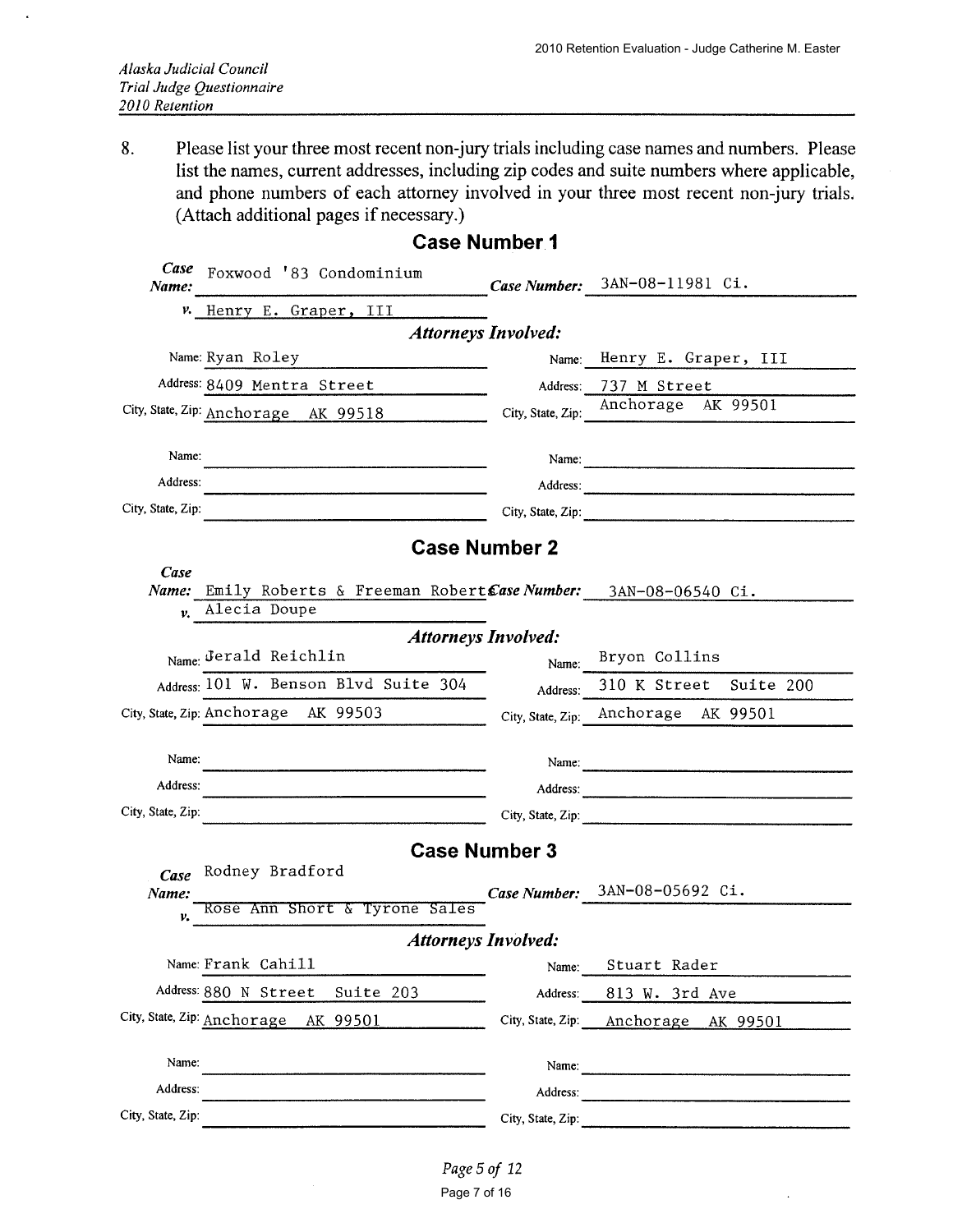9. Please list your three most recent cases, including case names and numbers, which did not go to trial, but on which you did significant work (such as settlement conference, hearings, motion work, etc.). Please list the names, current addresses, including zip codes and suite numbers where applicable, and phone numbers of each attorney involved in your three most recent non-jury trials. (Attach additional pages if necessary.)

| Case              |                                                                           |                            |                                      |
|-------------------|---------------------------------------------------------------------------|----------------------------|--------------------------------------|
| Name:<br>v.       | Judy Ramsey<br>Cassandra Bush                                             |                            | Case Number: $3AN-08-04567$ Ci.      |
|                   |                                                                           | <b>Attorneys Involved:</b> |                                      |
|                   | Name: Richard Helm                                                        | Name:                      | Wayne Watson                         |
|                   | Address: 471 W 36th Ave Suite 204                                         | Address:                   | 310 K Street Suite 306               |
|                   | City, State, Zip: Anchorage AK 99503                                      |                            | City, State, Zip: Anchorage AK 99501 |
| Name:             |                                                                           |                            |                                      |
| Address:          |                                                                           |                            |                                      |
| City, State, Zip: |                                                                           |                            | City, State, Zip:                    |
|                   |                                                                           | <b>Case Number 2</b>       |                                      |
| Case<br>Name:     | Alaska Electric & Control, Inc.                                           |                            | Case Number: 3AN-08-05174 Ci.        |
|                   | v. Travelers Casualty                                                     |                            |                                      |
|                   | <b>Attorneys Involved:</b>                                                |                            |                                      |
|                   | Name: Grant Watts                                                         |                            | Name: David Shoup                    |
|                   | Address: 701 W. 8th Ave Suite 700                                         |                            | Address: 508 W. 2nd Ave 3rd Floor    |
|                   | City, State, Zip: Anchorage AK 99501 City, State, Zip: Anchorage AK 99501 |                            |                                      |
| Name:             |                                                                           |                            |                                      |
| Address:          |                                                                           |                            | Address:                             |
| City, State, Zip: |                                                                           |                            | City, State, Zip:                    |
|                   |                                                                           | <b>Case Number 3</b>       |                                      |
| Case              |                                                                           |                            |                                      |
| Name:             | State of Alaska                                                           | <b>Case Number:</b>        | $3AN-08-11762$ Cr.                   |
| v.                | Charles S. Reynolds                                                       |                            |                                      |
|                   | <b>Attorneys Involved:</b><br>Jonas Walker                                |                            | Fred Slone                           |
| Name:             |                                                                           | Name:                      |                                      |
|                   | Address: 310 K Street Suite 520                                           |                            | Address: 3003 Minnesota Dr Suite 301 |
|                   | City, State, Zip: Anchorage AK 99501                                      |                            | City, State, Zip: Anchorage AK 99503 |
| Name:             |                                                                           |                            |                                      |
| Address:          |                                                                           |                            |                                      |
| City, State, Zip: |                                                                           |                            | City, State, Zip:                    |

# **Case Number 1**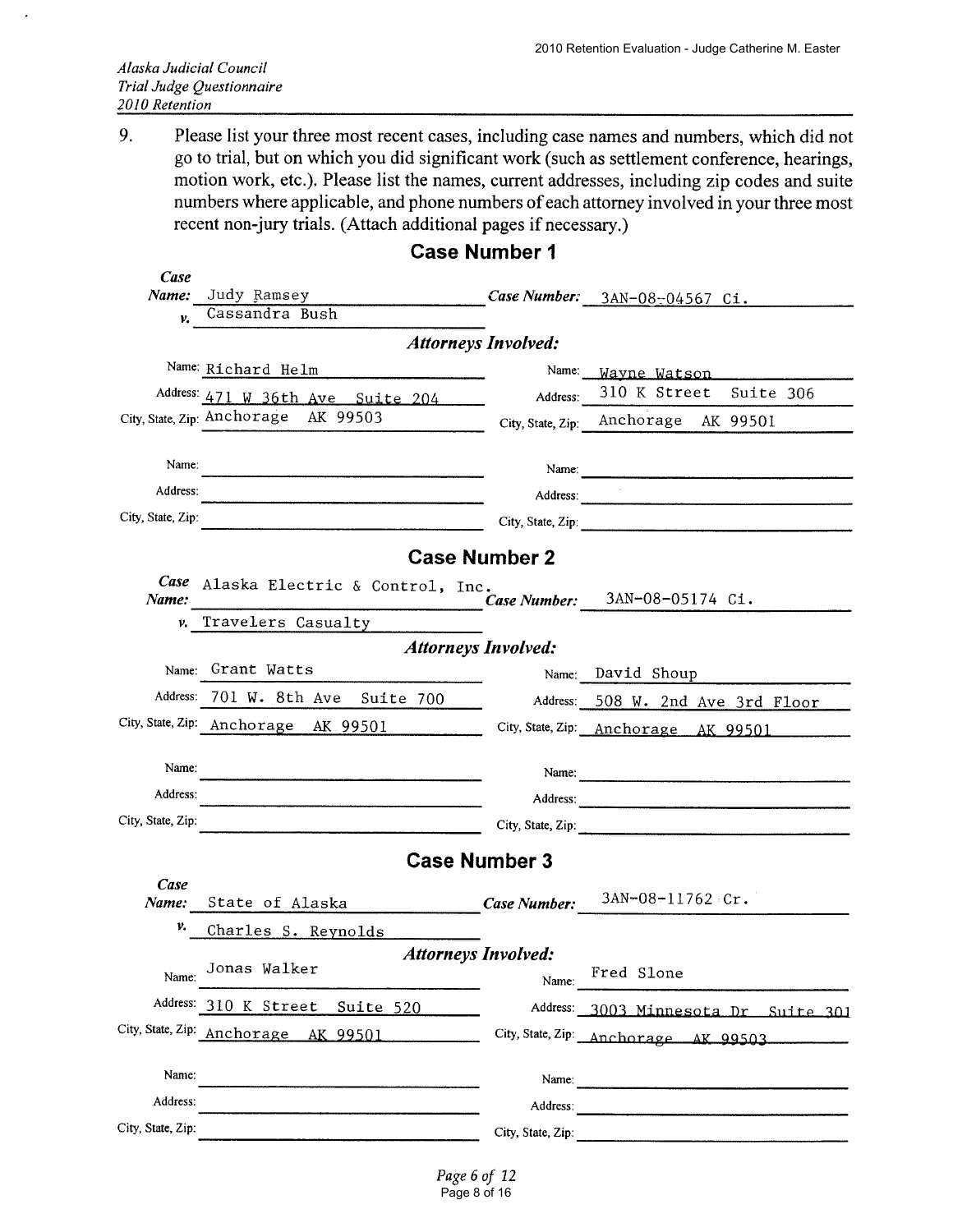Optional: If you deem it helpful to the Council, please list up to three other cases during  $10.$ your past term in which you believe your work was particularly noteworthy. Please list the names, current addresses, including zip codes and suite numbers where applicable, and phone numbers of each attorney involved in these cases. (Attach additional pages if necessary.)

|                   |                                                     | <b>Case Number 1</b>       |                                                                                                                                                                                                                                |
|-------------------|-----------------------------------------------------|----------------------------|--------------------------------------------------------------------------------------------------------------------------------------------------------------------------------------------------------------------------------|
| Case Name:        | Ahtna, Inc.                                         |                            | Case Number: 3AN-08-11300 Ci.                                                                                                                                                                                                  |
| ν.                | Leonard Menka                                       |                            |                                                                                                                                                                                                                                |
|                   |                                                     | <b>Attorneys Involved:</b> |                                                                                                                                                                                                                                |
|                   | Name: Michael Robbins                               | Name:                      | Samuel Fortier                                                                                                                                                                                                                 |
| Address:          | 12621 Lupine Rd                                     | Address:                   | 101 W. Benson Blvd Suite 304                                                                                                                                                                                                   |
|                   | City, State, Zip: Anchorage AK 99516                |                            | City, State, Zip: Anchorage AK 99503                                                                                                                                                                                           |
| Name:             |                                                     | Name:                      | Carol Yeatman                                                                                                                                                                                                                  |
| Address:          |                                                     | Address:                   | 1016 W. 6th Ave Suite 200                                                                                                                                                                                                      |
| City, State, Zip: |                                                     |                            | City, State, Zip: Anchorage AK 99501                                                                                                                                                                                           |
|                   |                                                     | <b>Case Number 2</b>       |                                                                                                                                                                                                                                |
| Case Name:        |                                                     |                            | Case Number:                                                                                                                                                                                                                   |
| ν.                | <u> 1980 - Johann Barn, Amerikaansk politiker (</u> |                            |                                                                                                                                                                                                                                |
|                   |                                                     | <b>Attorneys Involved:</b> |                                                                                                                                                                                                                                |
| Name:             |                                                     |                            | Name: $\frac{1}{2}$                                                                                                                                                                                                            |
| Address:          |                                                     |                            | Address: 2008 Contract Contract Contract Contract Contract Contract Contract Contract Contract Contract Contract Contract Contract Contract Contract Contract Contract Contract Contract Contract Contract Contract Contract C |
| City, State, Zip: |                                                     |                            | City, State, Zip:                                                                                                                                                                                                              |
| Name:             |                                                     |                            |                                                                                                                                                                                                                                |
| Address:          |                                                     |                            |                                                                                                                                                                                                                                |
| City, State, Zip: | <u> 1980 - Jan Barat, Amerikaansk politiker (</u>   |                            |                                                                                                                                                                                                                                |
|                   |                                                     | <b>Case Number 3</b>       |                                                                                                                                                                                                                                |
| Case Name:        |                                                     |                            |                                                                                                                                                                                                                                |
| v.                |                                                     |                            |                                                                                                                                                                                                                                |
|                   |                                                     | <b>Attorneys Involved:</b> |                                                                                                                                                                                                                                |
| Name:             |                                                     | Name:                      |                                                                                                                                                                                                                                |
| Address:          |                                                     | Address:                   |                                                                                                                                                                                                                                |
| City, State, Zip: |                                                     | City, State, Zip:          |                                                                                                                                                                                                                                |
| Name:             |                                                     | Name:                      |                                                                                                                                                                                                                                |
| Address:          |                                                     | Address:                   |                                                                                                                                                                                                                                |
| City, State, Zip: |                                                     | City, State, Zip:          |                                                                                                                                                                                                                                |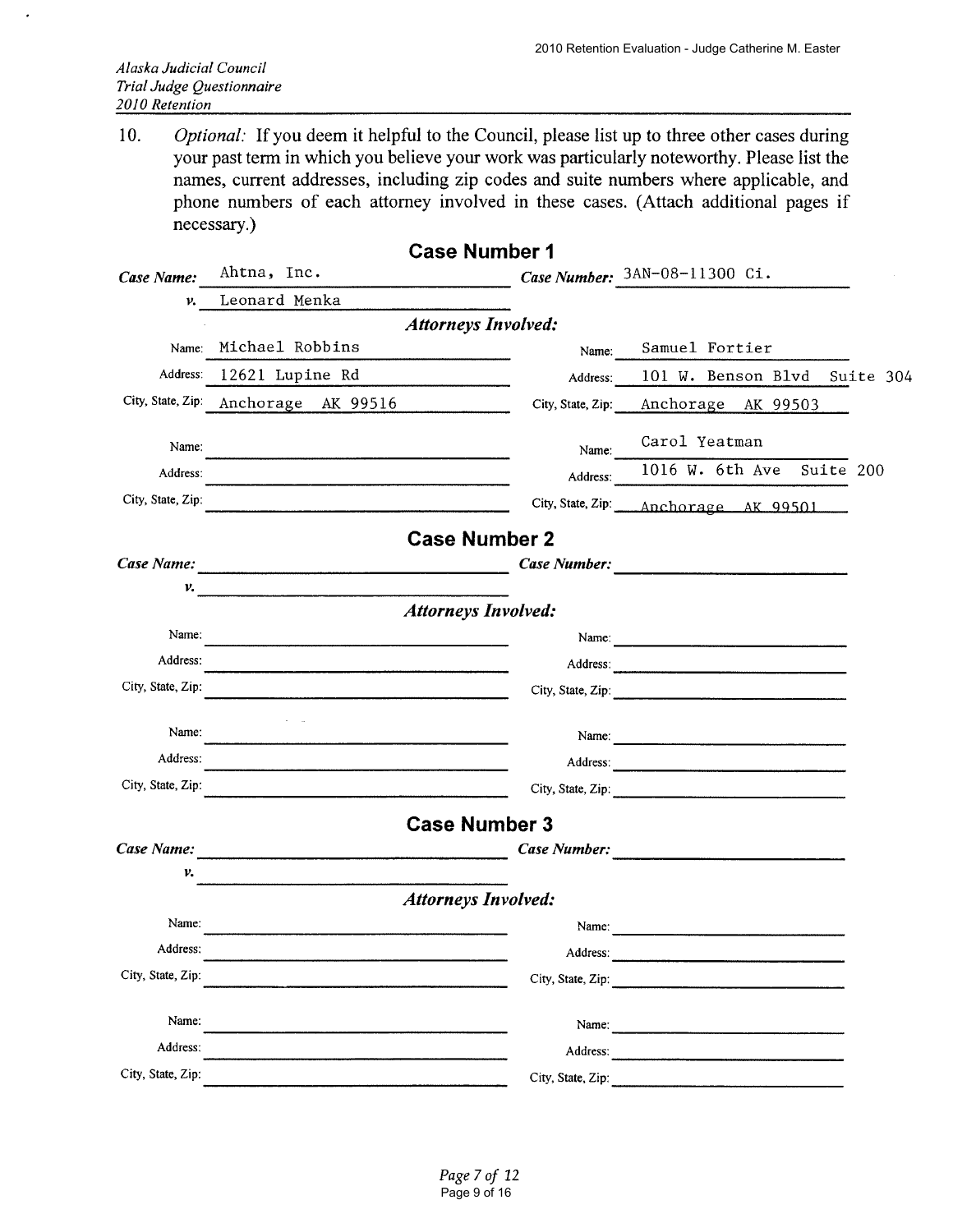# **Third Judicial District Catherine M. Easter - Anchorage District Court**

#### **Summary Sheet and Detailed Survey Scores**

#### *Summary of survey information*

Judge Easter's detailed survey scores follow. Attorneys rated her 4.6 on overall performance. Peace and probation officers rated her 4.6 overall. She was not rated by any social workers, Guardians ad Litem or CASA volunteers.

|                      | <b>Attorney Survey</b><br>$N=97$ | <b>Peace Officer</b><br><b>Survey</b><br>$N=15$ |
|----------------------|----------------------------------|-------------------------------------------------|
| <b>Legal Ability</b> | 4.5                              |                                                 |
| Impartiality         | 4.6                              | 4.5                                             |
| Integrity            | 4.7                              | 4.5                                             |
| Temperament          | 4.7                              | 4.6                                             |
| Diligence            | 4.6                              | 4.6                                             |
| Overall              | 4.6                              | 4.6                                             |

## *The Judicial Council's Evaluation Process*

State law requires the Judicial Council to evaluate each judge standing for retention, and to report its evaluations to the voters. The three surveys reported here are an important part of the Council's evaluations. The Council also considers survey ratings by jurors and court employees, public comments, and the ratings by the independent citizen volunteers at Alaska Judicial Observers. Along with the personal observations of the hundreds of people who had direct professional experience with the judge, the Council reviews any litigation involving the judge, conflict of interest records, public disciplinary files, and indicators of judicial performance such as appellate affirmances and reversals, and peremptory challenges and recusals. All of the evaluation information about the judge is on the Council's website at www.ajc.state.ak.us.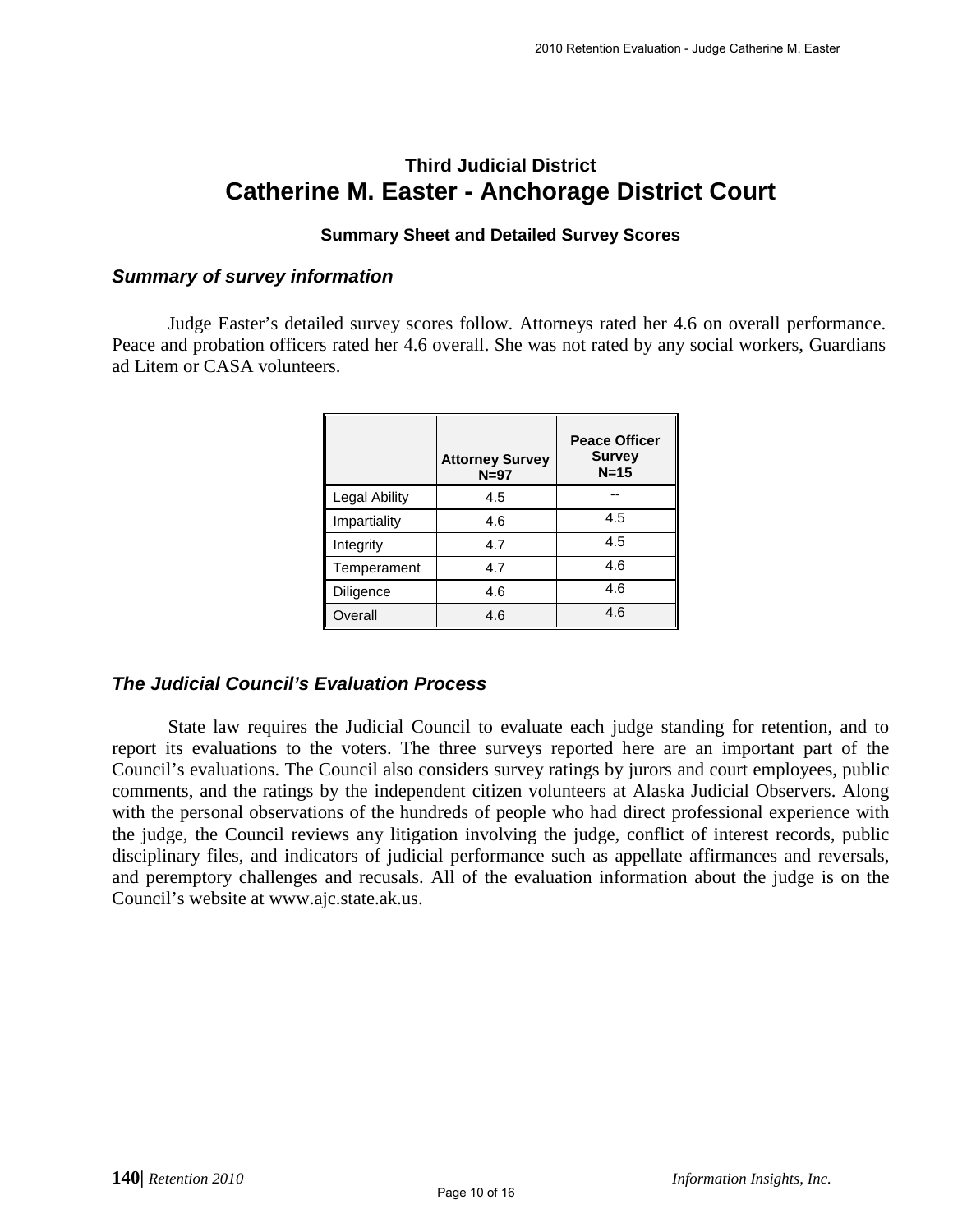# **District Court Judge Catherine M. Easter**

#### **A. Alaska Bar Association**

# **Demographic Description**

|                                  |                                       | N              | $\frac{0}{0}$ |
|----------------------------------|---------------------------------------|----------------|---------------|
| <b>Type of Practice</b>          |                                       |                |               |
|                                  | No Response                           | $\mathbf{1}$   | $.8\%$        |
|                                  | Private, Solo                         | 22             | 17.2%         |
|                                  | Private, 2-5 Attorneys                | 19             | 14.8%         |
|                                  | Private, 6+ Attorneys                 | 8              | 6.3%          |
|                                  | Private, Corporate Employee           | $\overline{2}$ | 1.6%          |
|                                  | Judge or Judicial Officer             | 28             | 21.9%         |
|                                  | Government                            | 38             | 29.7%         |
|                                  | Public Service Agency or Organization | 5              | 3.9%          |
|                                  | (Not Govt)                            |                |               |
|                                  | Other                                 | 5              | 3.9%          |
| <b>Length of Alaska Practice</b> |                                       |                |               |
|                                  | No Response                           | 3              | 2.3%          |
|                                  | 5 Years or fewer                      | 15             | 11.7%         |
|                                  | 6 to 10 years                         | 11             | 8.6%          |
|                                  | 11 to 15 years                        | 19             | 14.8%         |
|                                  | 16 to 20 years                        | 12             | 9.4%          |
|                                  | 21 years or more                      | 68             | 53.1%         |
| Gender                           |                                       |                |               |
|                                  | No Response                           | 3              | 2.3%          |
|                                  | Male                                  | 79             | 61.7%         |
|                                  | Female                                | 46             | 35.9%         |
| <b>Cases Handled</b>             |                                       |                |               |
|                                  | No Response                           | $\mathbf{1}$   | .8%           |
|                                  | Prosecution                           | 16             | 12.5%         |
|                                  | <b>Mainly Criminal</b>                | 23             | 18.0%         |
|                                  | Mixed Criminal & Civil                | 42             | 32.8%         |
|                                  | <b>Mainly Civil</b>                   | 43             | 33.6%         |
|                                  | Other                                 | 3              | 2.3%          |
| <b>Location of Practice</b>      |                                       |                |               |
|                                  | No Response                           | $\mathbf{1}$   | .8%           |
|                                  | <b>First District</b>                 | $\mathbf{1}$   | .8%           |
|                                  | <b>Second District</b>                | 1              | $.8\%$        |
|                                  | <b>Third District</b>                 | 120            | 93.8%         |
|                                  | <b>Fourth District</b>                | 5              | 3.9%          |
|                                  | Outside of Alaska                     | $-$            | 0.0%          |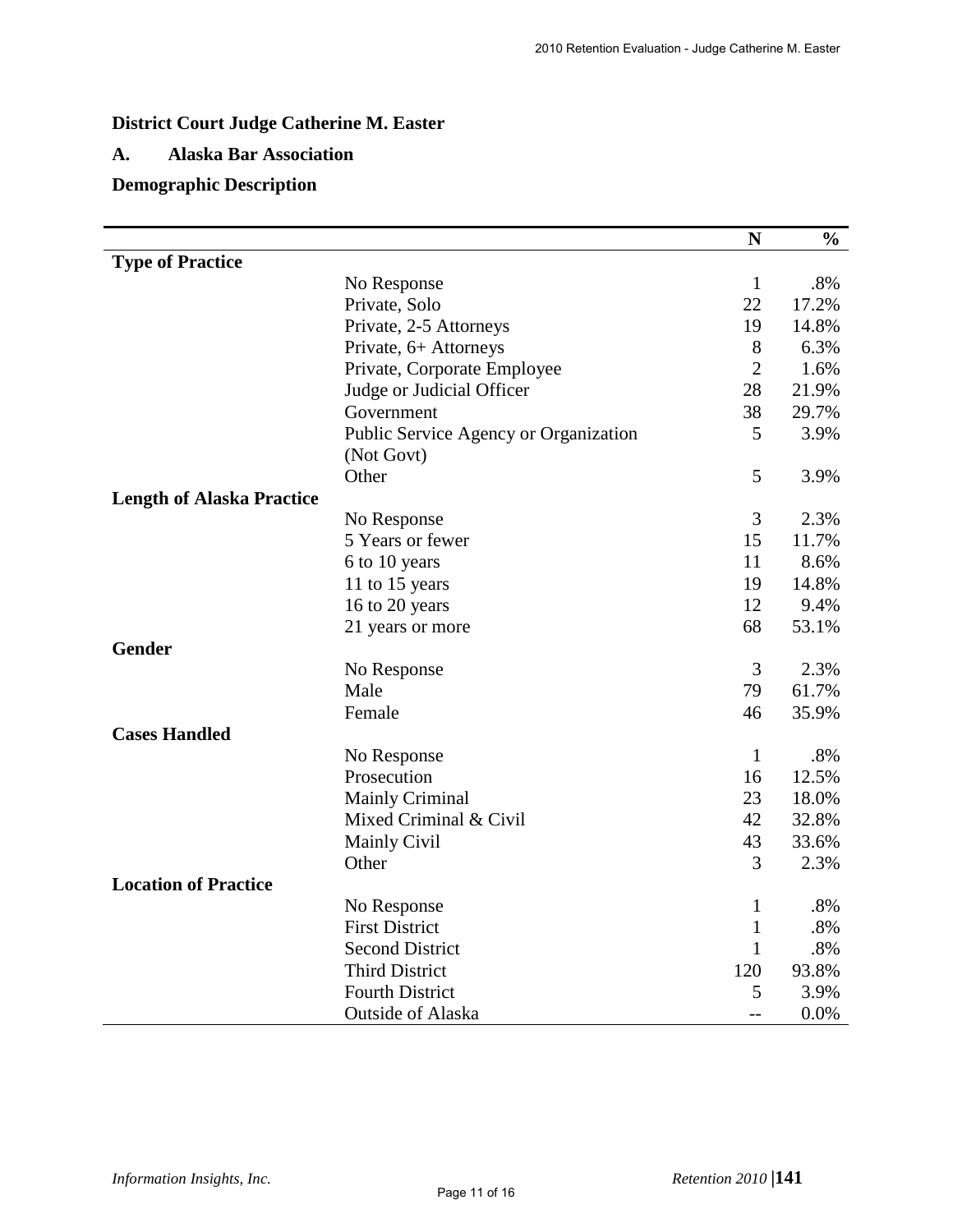| Impartiality/<br>Legal<br><b>Ability</b><br><b>Diligence</b><br><b>Evaluation</b><br><b>Fairness</b><br><b>Integrity</b><br><b>Temperament</b><br>N<br>N<br>Mean<br>N<br>N<br>Mean<br>N<br>Mean<br>Mean<br>Mean<br>Mean<br>N<br><b>Basis for Evaluation</b><br>$\boldsymbol{2}$<br>3<br>$\sqrt{2}$<br>$\overline{4}$<br>4<br>No Response<br>1<br><b>Direct Professional</b><br>94<br>4.6<br>96<br>4.7<br>94<br>4.7<br>95<br>96<br>97<br>4.5<br>4.6<br>4.6<br><b>Professional Reputation</b><br>4.1<br>13<br>4.2<br>12<br>4.3<br>12<br>4.4<br>12<br>4.4<br>11<br>4.3<br>12<br><b>Other Personal Contacts</b><br>4.8<br>4.7<br>15<br>4.5<br>16<br>16<br>4.7<br>15<br>4.6<br>13<br>4.6<br>16<br><b>Type of Practice</b><br>$\boldsymbol{0}$<br>$\boldsymbol{0}$<br>$\boldsymbol{0}$<br>$\boldsymbol{0}$<br>$\boldsymbol{0}$<br>No Response<br>$\boldsymbol{0}$<br>Private, Solo<br>4.4<br>17<br>16<br>4.6<br>4.6<br>4.5<br>16<br>4.6<br>4.6<br>16<br>16<br>16<br>Private, 2-5 Attorneys<br>4.2<br>15<br>4.5<br>18<br>4.7<br>15<br>4.7<br>17<br>4.4<br>4.5<br>18<br>17<br>Private, 6+ Attorneys<br>4.8<br>4.8<br>$\overline{4}$<br>4.8<br>4.8<br>4.8<br>4.8<br>$\overline{4}$<br>4<br>4<br>4<br>$\overline{4}$<br>Private, Corporate Employee<br>5.0<br>$\mathbf{1}$<br>5.0<br>$\mathbf{1}$<br>5.0<br>5.0<br>1<br>5.0<br>5.0<br>1<br>1<br>$\mathbf{1}$ |
|----------------------------------------------------------------------------------------------------------------------------------------------------------------------------------------------------------------------------------------------------------------------------------------------------------------------------------------------------------------------------------------------------------------------------------------------------------------------------------------------------------------------------------------------------------------------------------------------------------------------------------------------------------------------------------------------------------------------------------------------------------------------------------------------------------------------------------------------------------------------------------------------------------------------------------------------------------------------------------------------------------------------------------------------------------------------------------------------------------------------------------------------------------------------------------------------------------------------------------------------------------------------------------------------------------------------------------------------------|
|                                                                                                                                                                                                                                                                                                                                                                                                                                                                                                                                                                                                                                                                                                                                                                                                                                                                                                                                                                                                                                                                                                                                                                                                                                                                                                                                                    |
|                                                                                                                                                                                                                                                                                                                                                                                                                                                                                                                                                                                                                                                                                                                                                                                                                                                                                                                                                                                                                                                                                                                                                                                                                                                                                                                                                    |
|                                                                                                                                                                                                                                                                                                                                                                                                                                                                                                                                                                                                                                                                                                                                                                                                                                                                                                                                                                                                                                                                                                                                                                                                                                                                                                                                                    |
|                                                                                                                                                                                                                                                                                                                                                                                                                                                                                                                                                                                                                                                                                                                                                                                                                                                                                                                                                                                                                                                                                                                                                                                                                                                                                                                                                    |
|                                                                                                                                                                                                                                                                                                                                                                                                                                                                                                                                                                                                                                                                                                                                                                                                                                                                                                                                                                                                                                                                                                                                                                                                                                                                                                                                                    |
|                                                                                                                                                                                                                                                                                                                                                                                                                                                                                                                                                                                                                                                                                                                                                                                                                                                                                                                                                                                                                                                                                                                                                                                                                                                                                                                                                    |
|                                                                                                                                                                                                                                                                                                                                                                                                                                                                                                                                                                                                                                                                                                                                                                                                                                                                                                                                                                                                                                                                                                                                                                                                                                                                                                                                                    |
|                                                                                                                                                                                                                                                                                                                                                                                                                                                                                                                                                                                                                                                                                                                                                                                                                                                                                                                                                                                                                                                                                                                                                                                                                                                                                                                                                    |
|                                                                                                                                                                                                                                                                                                                                                                                                                                                                                                                                                                                                                                                                                                                                                                                                                                                                                                                                                                                                                                                                                                                                                                                                                                                                                                                                                    |
|                                                                                                                                                                                                                                                                                                                                                                                                                                                                                                                                                                                                                                                                                                                                                                                                                                                                                                                                                                                                                                                                                                                                                                                                                                                                                                                                                    |
|                                                                                                                                                                                                                                                                                                                                                                                                                                                                                                                                                                                                                                                                                                                                                                                                                                                                                                                                                                                                                                                                                                                                                                                                                                                                                                                                                    |
|                                                                                                                                                                                                                                                                                                                                                                                                                                                                                                                                                                                                                                                                                                                                                                                                                                                                                                                                                                                                                                                                                                                                                                                                                                                                                                                                                    |
|                                                                                                                                                                                                                                                                                                                                                                                                                                                                                                                                                                                                                                                                                                                                                                                                                                                                                                                                                                                                                                                                                                                                                                                                                                                                                                                                                    |
| Judge or Judicial Officer<br>4.5<br>25<br>4.6<br>4.6<br>26<br>4.6<br>26<br>4.6<br>26<br>26<br>26<br>4.6                                                                                                                                                                                                                                                                                                                                                                                                                                                                                                                                                                                                                                                                                                                                                                                                                                                                                                                                                                                                                                                                                                                                                                                                                                            |
| 4.8<br>4.7<br>27<br>Government<br>4.7<br>27<br>4.7<br>26<br>4.7<br>27<br>26<br>27<br>4.7                                                                                                                                                                                                                                                                                                                                                                                                                                                                                                                                                                                                                                                                                                                                                                                                                                                                                                                                                                                                                                                                                                                                                                                                                                                           |
| Public Service Agency or                                                                                                                                                                                                                                                                                                                                                                                                                                                                                                                                                                                                                                                                                                                                                                                                                                                                                                                                                                                                                                                                                                                                                                                                                                                                                                                           |
| 4.3<br>3<br>4.7<br>3<br>4.7<br>3<br>5.0<br>3<br>5.0<br>3<br>4.7<br>Organization (Not Govt)<br>3                                                                                                                                                                                                                                                                                                                                                                                                                                                                                                                                                                                                                                                                                                                                                                                                                                                                                                                                                                                                                                                                                                                                                                                                                                                    |
| 5.0<br>5.0<br>$\overline{2}$<br>5.0<br>$\overline{c}$<br>5.0<br>5.0<br>5.0<br>Other<br>2<br>2<br>2<br>$\mathfrak{2}$                                                                                                                                                                                                                                                                                                                                                                                                                                                                                                                                                                                                                                                                                                                                                                                                                                                                                                                                                                                                                                                                                                                                                                                                                               |
| <b>Years of Practice in Alaska</b>                                                                                                                                                                                                                                                                                                                                                                                                                                                                                                                                                                                                                                                                                                                                                                                                                                                                                                                                                                                                                                                                                                                                                                                                                                                                                                                 |
| $\mathbf{1}$<br>$\mathbf{1}$<br>$\mathbf{1}$<br>1<br>No Response<br>$\mathbf{1}$<br>1                                                                                                                                                                                                                                                                                                                                                                                                                                                                                                                                                                                                                                                                                                                                                                                                                                                                                                                                                                                                                                                                                                                                                                                                                                                              |
| 13<br>5 Years or fewer<br>4.5<br>4.5<br>13<br>12<br>4.7<br>12<br>4.5<br>13<br>4.5<br>13<br>4.6                                                                                                                                                                                                                                                                                                                                                                                                                                                                                                                                                                                                                                                                                                                                                                                                                                                                                                                                                                                                                                                                                                                                                                                                                                                     |
| 5<br>7<br>5<br>$\overline{7}$<br>4.3<br>4.1<br>4.0<br>4.4<br>4.0<br>$\overline{7}$<br>6 to 10 years<br>3.4<br>6                                                                                                                                                                                                                                                                                                                                                                                                                                                                                                                                                                                                                                                                                                                                                                                                                                                                                                                                                                                                                                                                                                                                                                                                                                    |
| 11 to 15 years<br>4.7<br>14<br>4.7<br>14<br>4.9<br>14<br>4.8<br>14<br>4.7<br>14<br>4.6<br>14                                                                                                                                                                                                                                                                                                                                                                                                                                                                                                                                                                                                                                                                                                                                                                                                                                                                                                                                                                                                                                                                                                                                                                                                                                                       |
| 9<br>16 to 20 years<br>8<br>4.9<br>8<br>4.9<br>9<br>4.9<br>8<br>4.9<br>9<br>4.8<br>4.8                                                                                                                                                                                                                                                                                                                                                                                                                                                                                                                                                                                                                                                                                                                                                                                                                                                                                                                                                                                                                                                                                                                                                                                                                                                             |
| 4.7<br>52<br>4.5<br>52<br>4.7<br>52<br>4.7<br>52<br>52<br>4.6<br>52<br>4.7<br>21 years or more                                                                                                                                                                                                                                                                                                                                                                                                                                                                                                                                                                                                                                                                                                                                                                                                                                                                                                                                                                                                                                                                                                                                                                                                                                                     |
| Gender                                                                                                                                                                                                                                                                                                                                                                                                                                                                                                                                                                                                                                                                                                                                                                                                                                                                                                                                                                                                                                                                                                                                                                                                                                                                                                                                             |
| $\mathbf{1}$<br>$\mathbf{1}$<br>$\mathbf{1}$<br>$\boldsymbol{0}$<br>$\mathfrak{2}$<br>No Response<br>1                                                                                                                                                                                                                                                                                                                                                                                                                                                                                                                                                                                                                                                                                                                                                                                                                                                                                                                                                                                                                                                                                                                                                                                                                                             |
| 63<br>4.7<br>Male<br>4.5<br>63<br>4.7<br>62<br>4.7<br>62<br>63<br>4.6<br>64<br>4.6                                                                                                                                                                                                                                                                                                                                                                                                                                                                                                                                                                                                                                                                                                                                                                                                                                                                                                                                                                                                                                                                                                                                                                                                                                                                 |
| 32<br>4.6<br>30<br>4.6<br>4.7<br>31<br>4.7<br>32<br>4.7<br>32<br>4.7<br>32<br>Female                                                                                                                                                                                                                                                                                                                                                                                                                                                                                                                                                                                                                                                                                                                                                                                                                                                                                                                                                                                                                                                                                                                                                                                                                                                               |
| <b>Cases Handled</b>                                                                                                                                                                                                                                                                                                                                                                                                                                                                                                                                                                                                                                                                                                                                                                                                                                                                                                                                                                                                                                                                                                                                                                                                                                                                                                                               |
| No Response<br>0                                                                                                                                                                                                                                                                                                                                                                                                                                                                                                                                                                                                                                                                                                                                                                                                                                                                                                                                                                                                                                                                                                                                                                                                                                                                                                                                   |
| $10\,$<br>4.8<br>4.8<br>4.6<br>4.6<br>9<br>10<br>9<br>4.7<br>4.7<br>Prosecution<br>10<br>10                                                                                                                                                                                                                                                                                                                                                                                                                                                                                                                                                                                                                                                                                                                                                                                                                                                                                                                                                                                                                                                                                                                                                                                                                                                        |
| Mainly Criminal<br>4.7<br>18<br>4.7<br>4.7<br>4.8<br>4.7<br>19<br>18<br>19<br>18<br>4.7<br>19                                                                                                                                                                                                                                                                                                                                                                                                                                                                                                                                                                                                                                                                                                                                                                                                                                                                                                                                                                                                                                                                                                                                                                                                                                                      |
| Mixed Criminal & Civil<br>33<br>4.7<br>4.6<br>4.7<br>36<br>4.7<br>34<br>35<br>4.7<br>36<br>36<br>4.7                                                                                                                                                                                                                                                                                                                                                                                                                                                                                                                                                                                                                                                                                                                                                                                                                                                                                                                                                                                                                                                                                                                                                                                                                                               |
| Mainly Civil<br>4.3<br>31<br>4.5<br>30<br>4.6<br>4.6<br>4.5<br>30<br>30<br>30<br>4.5<br>30                                                                                                                                                                                                                                                                                                                                                                                                                                                                                                                                                                                                                                                                                                                                                                                                                                                                                                                                                                                                                                                                                                                                                                                                                                                         |
| Other<br>5.0<br>5.0<br>$\overline{2}$<br>$\boldsymbol{2}$<br>4.0<br>$\overline{2}$<br>4.5<br>$\boldsymbol{2}$<br>4.5<br>4.5<br>$\overline{2}$<br>2                                                                                                                                                                                                                                                                                                                                                                                                                                                                                                                                                                                                                                                                                                                                                                                                                                                                                                                                                                                                                                                                                                                                                                                                 |
| <b>Location of Practice</b>                                                                                                                                                                                                                                                                                                                                                                                                                                                                                                                                                                                                                                                                                                                                                                                                                                                                                                                                                                                                                                                                                                                                                                                                                                                                                                                        |
| 3<br>$\mathfrak{Z}$<br>$\boldsymbol{2}$<br>No Response<br>$\sqrt{2}$<br>4<br>1                                                                                                                                                                                                                                                                                                                                                                                                                                                                                                                                                                                                                                                                                                                                                                                                                                                                                                                                                                                                                                                                                                                                                                                                                                                                     |
| <b>First District</b><br>$\mathbf{1}$<br>4.0<br>4.0<br>$\mathbf{1}$<br>4.0<br>4.0<br>$\mathbf{1}$<br>4.0<br>$\mathbf{1}$<br>4.0<br>1<br>$\mathbf{1}$                                                                                                                                                                                                                                                                                                                                                                                                                                                                                                                                                                                                                                                                                                                                                                                                                                                                                                                                                                                                                                                                                                                                                                                               |
| <b>Second District</b><br>5.0<br>4.0<br>5.0<br>3.0<br>4.0<br>4.0<br>$\mathbf{1}$<br>$\mathbf{1}$<br>$\mathbf{1}$<br>1<br>1<br>-1                                                                                                                                                                                                                                                                                                                                                                                                                                                                                                                                                                                                                                                                                                                                                                                                                                                                                                                                                                                                                                                                                                                                                                                                                   |
| <b>Third District</b><br>4.7<br>4.5<br>89<br>4.6<br>90<br>4.7<br>88<br>89<br>4.6<br>4.6<br>90<br>91                                                                                                                                                                                                                                                                                                                                                                                                                                                                                                                                                                                                                                                                                                                                                                                                                                                                                                                                                                                                                                                                                                                                                                                                                                                |
| Fourth District<br>4.7<br>$\mathfrak{Z}$<br>4.8<br>4.5<br>$\overline{4}$<br>4.8<br>4<br>4<br>4.8<br>4.8<br>$\overline{4}$<br>$\overline{4}$                                                                                                                                                                                                                                                                                                                                                                                                                                                                                                                                                                                                                                                                                                                                                                                                                                                                                                                                                                                                                                                                                                                                                                                                        |
| Outside of Alaska<br>$\boldsymbol{0}$<br>$\boldsymbol{0}$<br>$\boldsymbol{0}$<br>$\boldsymbol{0}$<br>$\boldsymbol{0}$<br>$\boldsymbol{0}$<br>$\mathbb{H}^{\mathbb{Z}}$<br>$\mathbb{H}^2$<br>$\mathord{\hspace{1pt}\text{--}\hspace{1pt}}$<br>--<br>--<br>$\overline{\phantom{a}}$                                                                                                                                                                                                                                                                                                                                                                                                                                                                                                                                                                                                                                                                                                                                                                                                                                                                                                                                                                                                                                                                  |

#### **Judge Catherine M. Easter: Detailed Information Responses Alaska Bar Association Members**

Note: Ratings for only those respondents who reported direct professional experience with the judge.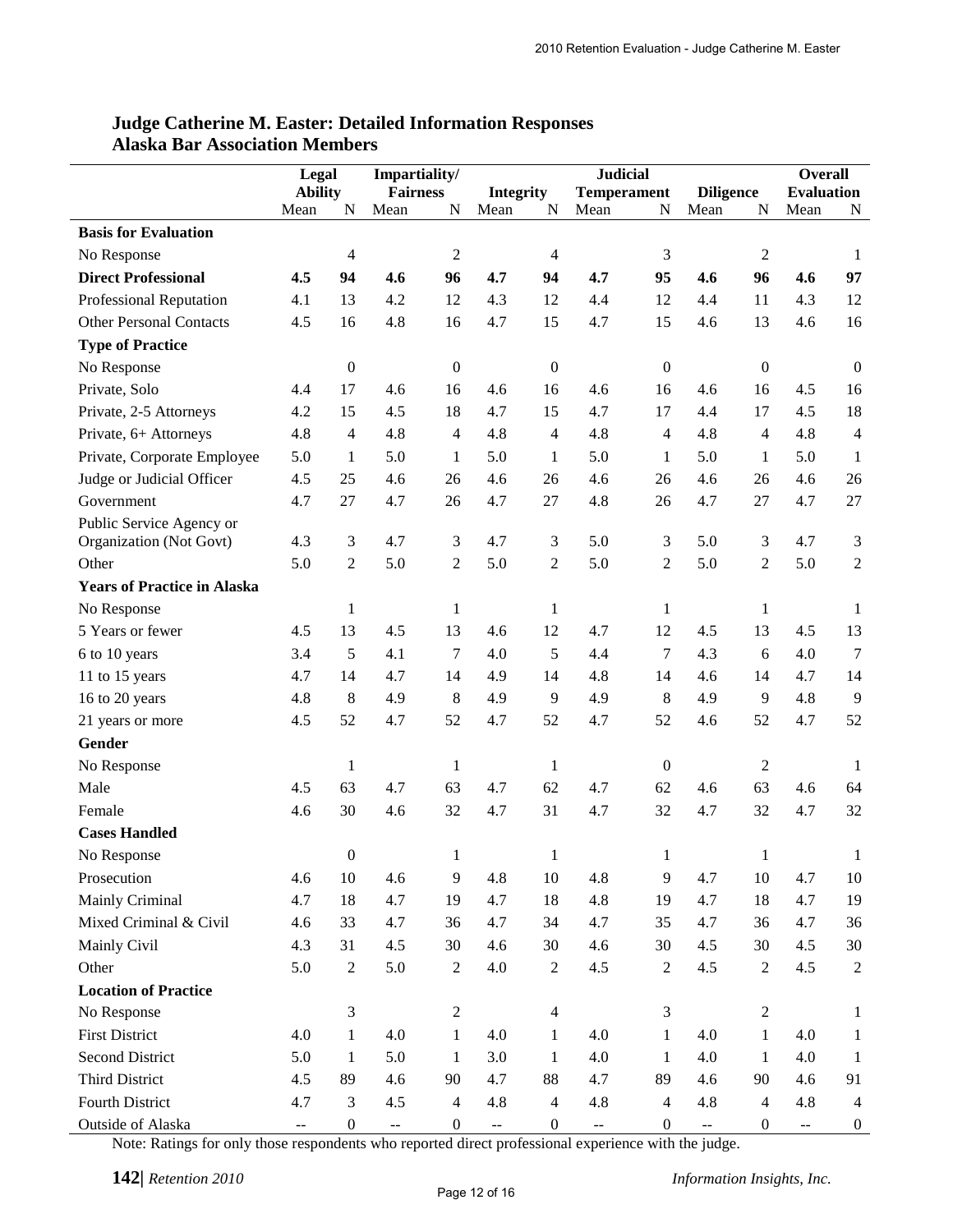# **District Court Judge Catherine M. Easter**

## **B. Peace and Probation Officers**

## **Demographic Description**

|                                    |                                                                                                   | $\mathbf N$    | $\frac{6}{6}$ |
|------------------------------------|---------------------------------------------------------------------------------------------------|----------------|---------------|
| <b>Type of Work</b>                |                                                                                                   |                |               |
|                                    | No Response                                                                                       | --             | 0.0%          |
|                                    | <b>State Law Enforcement Officer</b>                                                              | 7              | 38.9%         |
|                                    | Municipal/Borough Law Enforcement Officer                                                         | 9              | 50.0%         |
|                                    | Village Public Safety Officer (VPSO)                                                              | --             | 0.0%          |
|                                    | Probation/Parole Officer                                                                          | $\overline{2}$ | 11.1%         |
|                                    | Other                                                                                             | $-$            | 0.0%          |
| <b>Length of Alaska Experience</b> |                                                                                                   |                |               |
|                                    | No Response                                                                                       | --             | 0.0%          |
|                                    | 5 Years or fewer                                                                                  | 3              | 16.7%         |
|                                    | 6 to 10 years                                                                                     | $\overline{4}$ | 22.2%         |
|                                    | 11 to 15 years                                                                                    | 6              | 33.3%         |
|                                    | 16 to 20 years                                                                                    | $\overline{2}$ | 11.1%         |
|                                    | 21 years or more                                                                                  | 3              | 16.7%         |
| <b>Gender</b>                      |                                                                                                   |                |               |
|                                    | No Response                                                                                       | --             | 0.0%          |
|                                    | Male                                                                                              | 13             | 72.2%         |
|                                    | Female                                                                                            | 5              | 27.8%         |
| <b>Location of Work</b>            |                                                                                                   |                |               |
|                                    | No Response                                                                                       | $-1$           | 0.0%          |
|                                    | <b>First District</b>                                                                             | --             | 0.0%          |
|                                    | <b>Second District</b>                                                                            | --             | 0.0%          |
|                                    | <b>Third District</b>                                                                             | 18             | 100%          |
|                                    | <b>Fourth District</b>                                                                            |                | 0.0%          |
|                                    | Outside of Alaska<br>No Response<br><b>Under 2,000</b><br>Between 2,000 and 35,000<br>Over 35,000 |                |               |
| <b>Community Population</b>        |                                                                                                   |                |               |
|                                    |                                                                                                   | --             | 0.0%          |
|                                    |                                                                                                   | --             | 0.0%          |
|                                    |                                                                                                   | $\overline{2}$ | 11.1%         |
|                                    |                                                                                                   | 16             | 88.9%         |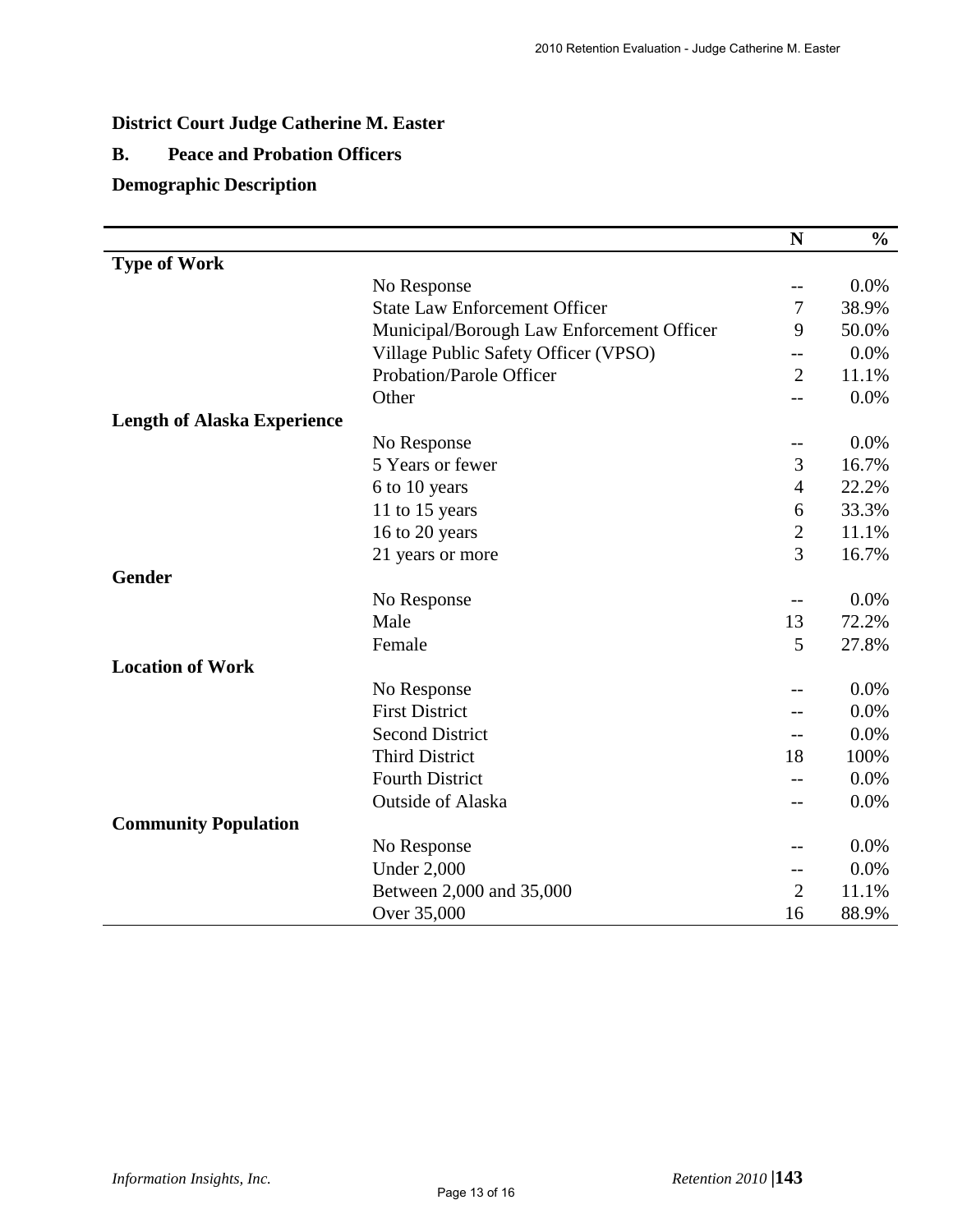## **Judge Catherine M. Easter Peace and Probation Officers**

|                                           | Impartiality/   |                  |                                               |                                        | <b>Judicial</b>                               |                  |                          | <b>Overall</b>   |                                               |                  |
|-------------------------------------------|-----------------|------------------|-----------------------------------------------|----------------------------------------|-----------------------------------------------|------------------|--------------------------|------------------|-----------------------------------------------|------------------|
|                                           | <b>Fairness</b> |                  |                                               | <b>Temperament</b><br><b>Integrity</b> |                                               |                  | <b>Diligence</b>         |                  | <b>Evaluation</b>                             |                  |
|                                           | Mean            | N                | Mean                                          | N                                      | Mean                                          | N                | Mean                     | N                | Mean                                          | N                |
| <b>Basis for Evaluation</b>               |                 |                  |                                               |                                        |                                               |                  |                          |                  |                                               |                  |
| No Response                               |                 | $\boldsymbol{0}$ |                                               | $\boldsymbol{0}$                       |                                               | 1                |                          | $\boldsymbol{0}$ |                                               | $\boldsymbol{0}$ |
| <b>Direct Professional</b>                | 4.5             | 15               | 4.5                                           | 15                                     | 4.6                                           | 14               | 4.6                      | 15               | 4.6                                           | 15               |
| Professional Reputation                   | 3.5             | $\sqrt{2}$       | 4.0                                           | $\mathfrak{2}$                         | 3.0                                           | $\mathbf{2}$     | 3.5                      | $\overline{2}$   | 3.5                                           | $\sqrt{2}$       |
| <b>Other Personal Contacts</b>            | --              | $\boldsymbol{0}$ | $\overline{a}$                                | $\boldsymbol{0}$                       | $-$                                           | $\boldsymbol{0}$ | $-$                      | $\boldsymbol{0}$ | $\mathbf{u}$                                  | $\boldsymbol{0}$ |
| <b>Type of Work</b>                       |                 |                  |                                               |                                        |                                               |                  |                          |                  |                                               |                  |
| No Response                               |                 | $\boldsymbol{0}$ |                                               | $\boldsymbol{0}$                       |                                               | 1                |                          | $\boldsymbol{0}$ |                                               | $\boldsymbol{0}$ |
| <b>State Law Enforcement Officer</b>      | 4.5             | 6                | 4.7                                           | 6                                      | 4.6                                           | 5                | 4.7                      | 6                | 4.5                                           | $\boldsymbol{6}$ |
| Municipal/Borough Law Enforcement Officer | 4.5             | 8                | 4.5                                           | 8                                      | 4.6                                           | 8                | 4.6                      | 8                | 4.8                                           | $8\,$            |
| Village Public Safety Officer (VPSO)      | $\sim$ $\sim$   | $\boldsymbol{0}$ | $\mathord{\hspace{1pt}\text{--}\hspace{1pt}}$ | $\boldsymbol{0}$                       | $\mathord{\hspace{1pt}\text{--}\hspace{1pt}}$ | $\overline{0}$   | $\overline{\phantom{a}}$ | $\theta$         | $\mathord{\hspace{1pt}\text{--}\hspace{1pt}}$ | $\boldsymbol{0}$ |
| Probation/Parole Officer                  | 4.0             | 1                | 4.0                                           | $\mathbf{1}$                           | 5.0                                           | 1                | 4.0                      | 1                | 4.0                                           | 1                |
| Other                                     | --              | $\boldsymbol{0}$ | $\mathbf{u}$                                  | $\boldsymbol{0}$                       | $-$                                           | 0                | $\overline{a}$           | $\boldsymbol{0}$ | --                                            | $\boldsymbol{0}$ |
| <b>Length of Experience</b>               |                 |                  |                                               |                                        |                                               |                  |                          |                  |                                               |                  |
| No Response                               |                 | $\boldsymbol{0}$ |                                               | $\boldsymbol{0}$                       |                                               | 1                |                          | $\boldsymbol{0}$ |                                               | $\boldsymbol{0}$ |
| 5 Years or fewer                          | 4.7             | 3                | 4.7                                           | 3                                      | 5.0                                           | 2                | 4.7                      | 3                | 4.7                                           | 3                |
| 6 to 10 years                             | 4.3             | 3                | 4.3                                           | 3                                      | 4.3                                           | 3                | 4.3                      | 3                | 4.3                                           | 3                |
| 11 to 15 years                            | 4.5             | $\overline{4}$   | 4.5                                           | $\overline{4}$                         | 4.8                                           | 4                | 4.8                      | $\overline{4}$   | 5.0                                           | $\overline{4}$   |
| 16 to 20 years                            | 5.0             | $\sqrt{2}$       | 5.0                                           | $\overline{c}$                         | 5.0                                           | 2                | 5.0                      | $\mathfrak{2}$   | 5.0                                           | $\overline{c}$   |
| 21 years or more                          | 4.0             | 3                | 4.3                                           | 3                                      | 4.3                                           | 3                | 4.3                      | 3                | 4.0                                           | 3                |
| Gender                                    |                 |                  |                                               |                                        |                                               |                  |                          |                  |                                               |                  |
| No Response                               |                 | $\boldsymbol{0}$ |                                               | $\boldsymbol{0}$                       |                                               | 1                |                          | $\boldsymbol{0}$ |                                               | $\boldsymbol{0}$ |
| Male                                      | 10              | 4.7              | 4.8                                           | $10\,$                                 | 4.9                                           | 9                | 4.9                      | 10               | 4.9                                           | 10               |
| Female                                    | 4.0             | 5                | 4.0                                           | 5                                      | 4.2                                           | 5                | 4.0                      | 5                | 4.0                                           | 5                |
| <b>Location of Work</b>                   |                 |                  |                                               |                                        |                                               |                  |                          |                  |                                               |                  |
| No Response                               |                 | $\boldsymbol{0}$ |                                               | $\boldsymbol{0}$                       |                                               | 1                |                          | $\mathbf{0}$     |                                               | $\boldsymbol{0}$ |
| <b>First District</b>                     |                 | $\boldsymbol{0}$ | $-$                                           | $\boldsymbol{0}$                       | $-$                                           | $\theta$         | $-$                      | $\theta$         | $-$                                           | $\boldsymbol{0}$ |
| <b>Second District</b>                    | $-$             | $\mathbf{0}$     | $\overline{a}$                                | $\boldsymbol{0}$                       | $-$                                           | $\theta$         | $\overline{a}$           | $\mathbf{0}$     | $\overline{a}$                                | $\boldsymbol{0}$ |
| <b>Third District</b>                     | 4.5             | 15               | 4.5                                           | 15                                     | 4.6                                           | 14               | 4.6                      | 15               | 4.6                                           | 15               |
| Fourth District                           |                 | $\boldsymbol{0}$ |                                               | $\boldsymbol{0}$                       |                                               | $\boldsymbol{0}$ |                          | $\boldsymbol{0}$ |                                               | $\boldsymbol{0}$ |
| Outside of Alaska                         | --              | $\boldsymbol{0}$ | --                                            | $\boldsymbol{0}$                       | --                                            | $\boldsymbol{0}$ | $-$                      | $\boldsymbol{0}$ |                                               | $\boldsymbol{0}$ |
| <b>Community Population</b>               |                 |                  |                                               |                                        |                                               |                  |                          |                  |                                               |                  |
| No Response                               |                 | $\boldsymbol{0}$ |                                               | $\boldsymbol{0}$                       |                                               | 1                |                          | $\mathbf{0}$     |                                               | $\boldsymbol{0}$ |
| <b>Under 2,000</b>                        | --              | $\boldsymbol{0}$ | $\mathcal{L} \mathcal{L}$                     | $\boldsymbol{0}$                       | $\mathord{\hspace{1pt}\text{--}\hspace{1pt}}$ | $\boldsymbol{0}$ | $\sim$ $\sim$            | $\boldsymbol{0}$ | $\mathord{\hspace{1pt}\text{--}\hspace{1pt}}$ | $\boldsymbol{0}$ |
| Between 2,000 and 35,000                  | 4.0             | $\mathbf{1}$     | 4.0                                           | $\mathbf{1}$                           | 5.0                                           | $\mathbf{1}$     | 4.0                      | $\mathbf{1}$     | 4.0                                           | $\mathbf{1}$     |
| Over 35,000                               | 4.5             | 14               | 4.6                                           | 14                                     | 4.6                                           | 13               | 4.6                      | 14               | 4.6                                           | 14               |

Note: Ratings for only those respondents who reported direct professional experience with the judge.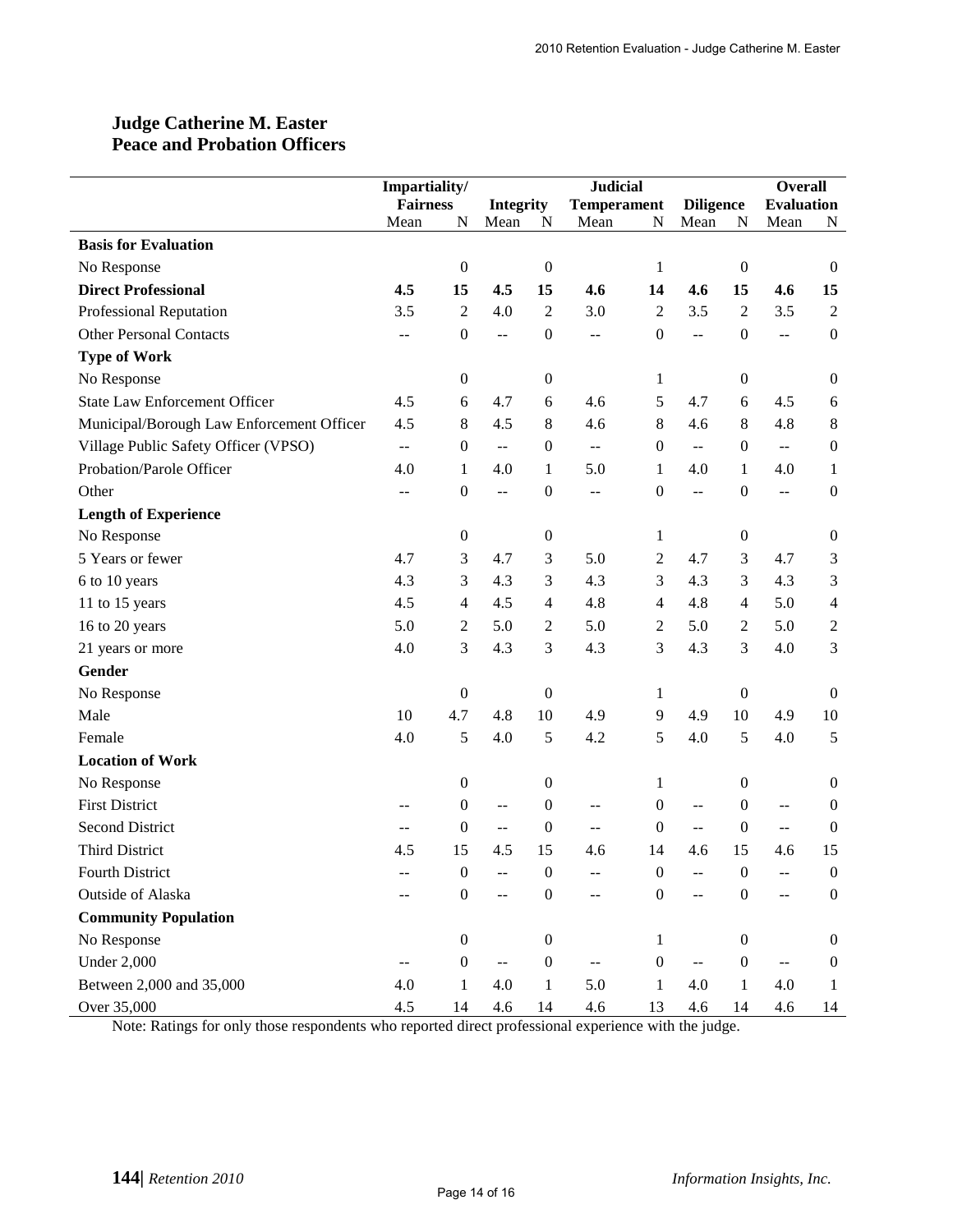| <b>Juror Survey Results</b><br><b>2010 Retention Evaluation</b><br><b>Catherine M. Easter</b> |             |     |                         |               |                |       |                   |       |                         |       |             |                           |
|-----------------------------------------------------------------------------------------------|-------------|-----|-------------------------|---------------|----------------|-------|-------------------|-------|-------------------------|-------|-------------|---------------------------|
| <b>Distribution of Ratings</b>                                                                |             |     |                         |               |                |       |                   |       |                         |       |             |                           |
| <b>Survey Category</b>                                                                        | <b>Mean</b> | %   | <b>Excellent</b><br>(n) | $\frac{0}{0}$ | Good<br>(n)    | %     | Acceptable<br>(n) | %     | <b>Deficient</b><br>(n) | %     | Poor<br>(n) | Total<br><b>Responses</b> |
| <b>Impartiality/Fairness</b>                                                                  | 4.9         | 88% | 50                      | 12%           | $\overline{7}$ | 0%    | $\Omega$          | $0\%$ | $\Omega$                | $0\%$ | 0           | 57                        |
| <b>Respectful/Courteous</b>                                                                   | 4.9         | 90% | 51                      | 11%           | 6              | $0\%$ | 0                 | $0\%$ | 0                       | $0\%$ | 0           | 57                        |
| <b>Attentive during Proceedings</b>                                                           | 4.9         | 90% | 51                      | 11%           | 6              | $0\%$ | $\Omega$          | $0\%$ | $\Omega$                | $0\%$ | $\Omega$    | 57                        |
| <b>Control over Proceedings</b>                                                               | 4.9         | 86% | 49                      | 14%           | 8              | $0\%$ | $\Omega$          | 0%    | $\Omega$                | $0\%$ | 0           | 57                        |
| Intelligence/Skill as a Judge                                                                 | 4.9         | 90% | 51                      | 11%           | 6              | $0\%$ | 0                 | 0%    | 0                       | $0\%$ | 0           | 57                        |
| <b>Overall Evaluation</b>                                                                     | 4.9         | 88% | 50                      | 12%           | $\overline{7}$ | $0\%$ | $\Omega$          | $0\%$ | 0                       | $0\%$ | $\Omega$    | 57                        |